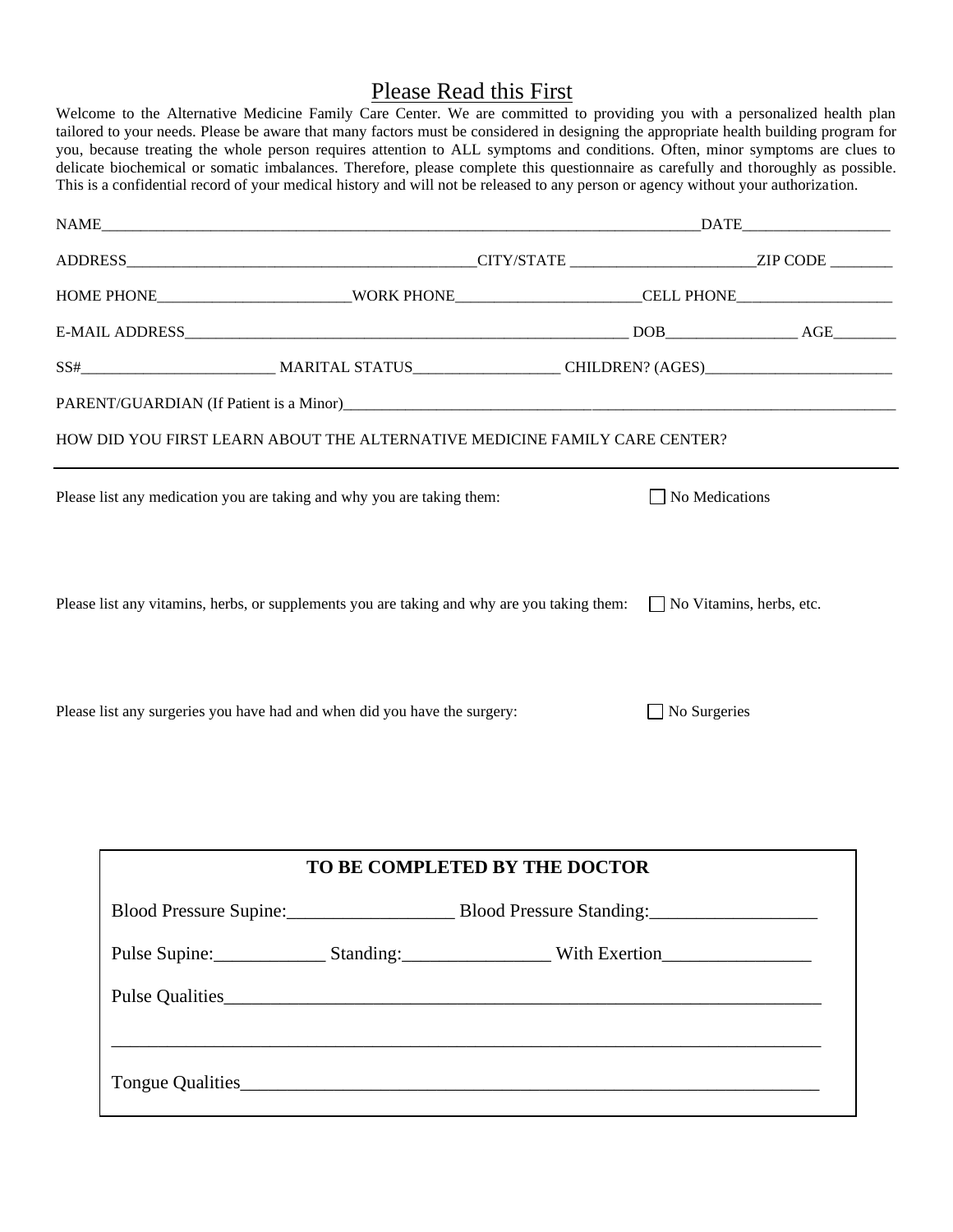| $2. \underline{\hspace{2cm}}$       |  |  |
|-------------------------------------|--|--|
|                                     |  |  |
| $\begin{array}{c}\n3.\n\end{array}$ |  |  |
|                                     |  |  |
|                                     |  |  |
|                                     |  |  |
|                                     |  |  |

## **Please circle the appropriate number from**  $0 - 3$  **on all questions below.**  $0 =$  **least/never** to  $3 =$  **most/always.**  $\epsilon$  **b**  $\epsilon$  3 = most/always.

| <b>Category I</b>                                        |                |                     |                     |     | <b>Category V</b>                                 |                |                |                 |                |
|----------------------------------------------------------|----------------|---------------------|---------------------|-----|---------------------------------------------------|----------------|----------------|-----------------|----------------|
| Feeling that bowels do not empty                         | $\theta$       | -1                  |                     | 2 3 | Greasy or high fat foods cause distress           |                | 0 <sub>1</sub> |                 | 2 3            |
| Lower abdominal pain relieved by passing stool or gas    | 0              | $\,$ $\,$ $\,$      | 2 <sub>3</sub>      |     | Lower bowel gas and bloating                      |                |                |                 |                |
| Alternating constipation and diarrhea                    | $\overline{0}$ | -1                  | 2                   | 3   | several hours after eating                        |                | 0 <sub>1</sub> |                 | 2 3            |
| Diarrhea                                                 | $\overline{0}$ | -1                  | $\overline{c}$      | 3   | Bitter metallic taste in mouth,                   |                |                |                 |                |
| Constipation                                             | $\theta$       | $\,$ 1 $\,$         | 2                   | 3   | especially in the morning                         |                | 0 <sub>1</sub> |                 | 2 3            |
| Hard, dry, or small stool                                | $\overline{0}$ | $\,$ 1 $\,$         | $\overline{2}$      | 3   | Unexplained itchy skin                            |                | 0 <sub>1</sub> |                 | 2 <sub>3</sub> |
| Coated tongue or "fuzzy" debris on tongue                | 0              | 1                   | 2                   | 3   | Yellowish cast to eyes                            |                | 0 <sub>1</sub> |                 | 2 <sub>3</sub> |
| Pass large amount of foul smelling gas                   | $\mathbf{0}$   | -1                  | 2                   | 3   | Stool color alternates from light clay colored    |                |                |                 |                |
| More than 3 bowel movements daily                        | $\Omega$       | -1                  | 2                   | 3   | to normal brown                                   | $\Omega$       | $\overline{1}$ |                 | 2 <sub>3</sub> |
| Do you use laxatives frequently?                         |                |                     | $0 \t1 \t2 \t3$     |     | Reddened skin, especially the palms               | $\overline{0}$ | -1             |                 | 2 <sub>3</sub> |
|                                                          |                |                     |                     |     | Dry or flaky skin and/or hair                     |                | 0 <sub>1</sub> |                 | 2 <sub>3</sub> |
| <b>Category II</b>                                       |                |                     |                     |     | History of gallbladder attacks or stones          |                | 0 <sub>1</sub> |                 | 2 <sub>3</sub> |
| Excessive belching, burping, or bloating                 |                |                     | $0 \t1 \t2 \t3$     |     | Have you had your gallbladder removed?            | Yes            |                |                 | N <sub>0</sub> |
| Gas immediately following a meal                         | $\theta$       | -1                  | 2                   | 3   |                                                   |                |                |                 |                |
| Offensive breath                                         | $\theta$       | -1                  | $\overline{2}$      | 3   | <b>Category VI</b>                                |                |                |                 |                |
| Difficult bowel movements                                | $\Omega$       |                     | $1 \t2 \t3$         |     | Crave sweets during the day                       |                |                | $0 \t1 \t2 \t3$ |                |
| Sense of fullness during and after meals                 | $\overline{0}$ | -1                  | 2                   | 3   | Irritable if meals are missed                     | 0 <sub>1</sub> |                | 2 <sub>3</sub>  |                |
| Difficulty digesting fruits and vegetables               | $\overline{0}$ | $\,$ 1 $\,$         | $\overline{2}$      | 3   | Depend on coffee to keep yourself                 |                |                |                 |                |
| Undigested foods found in stools                         |                |                     | $0 \t1 \t2 \t3$     |     | going or to get yourself started                  | 0 <sub>1</sub> |                | 2 <sub>3</sub>  |                |
|                                                          |                |                     |                     |     | Get lightheaded if meals are missed               | 0 <sub>1</sub> |                | 2 <sub>3</sub>  |                |
| <b>Category III</b>                                      |                |                     |                     |     | Eating relieves fatigue                           | 0 <sub>1</sub> |                | 2 <sub>3</sub>  |                |
| Stomach pain, burning, or aching 1 - 4 hours             |                |                     |                     |     | Feel shaky, jittery, tremors                      | $\overline{0}$ | -1             | 2 <sub>3</sub>  |                |
| after eating                                             |                |                     | $0 \t1 \t2 \t3$     |     | Agitated, easily upset, nervous                   | 0 <sub>1</sub> |                | 2 <sub>3</sub>  |                |
| Do you frequently use antacids?                          | $\Omega$       | -1                  | 2                   | 3   | Poor memory, forgetful                            | $\overline{0}$ | $\mathbf{1}$   | 2 <sub>3</sub>  |                |
| Feeling hungry an hour or two after eating               | $\overline{0}$ | -1                  | $\overline{c}$      | 3   | <b>Blurred</b> vision                             |                |                | $0 \t1 \t2 \t3$ |                |
| Heartburn when lying down or bending forward             |                | 0 <sub>1</sub>      | $\overline{2}$      | 3   |                                                   |                |                |                 |                |
| Temporary relief of heartburn from antacids, food, milk, |                |                     |                     |     | <b>Category VII</b>                               |                |                |                 |                |
| or carbonated beverages                                  |                | $0 \quad 1 \quad 2$ |                     | 3   | Fatigue after meals                               | 0 <sub>1</sub> |                | 2 3             |                |
| Digestive problems subside with rest and relaxation      |                | 0 <sub>1</sub>      | 2                   | 3   | Crave sweets during the day                       | 0 <sub>1</sub> |                | 2 <sub>3</sub>  |                |
| Heartburn due to spicy foods, chocolate, citrus,         |                |                     |                     |     | Eating sweets does not relieve cravings for sugar | $\overline{0}$ | $\mathbf{1}$   | 2 <sub>3</sub>  |                |
| peppers, alcohol, and caffeine                           | $\overline{0}$ | -1                  | 2                   | 3   | Must have sweets after meals                      | $\overline{0}$ | 1              | 2 3             |                |
|                                                          |                |                     |                     |     | Waist girth is equal to or larger than hip girth  | $\Omega$       | 1              | 2 <sub>3</sub>  |                |
| <b>Category IV</b>                                       |                |                     |                     |     | Frequent urination                                | 0 <sub>1</sub> |                | 2 <sub>3</sub>  |                |
| Roughage and fiber cause constipation                    |                | 0 <sub>1</sub>      | 2                   | 3   | Increased thirst & appetite                       | 0 <sub>1</sub> |                | 2 <sub>3</sub>  |                |
| Indigestion and fullness lasts 2 - 4 hours after eating  |                |                     | $0 \quad 1 \quad 2$ | 3   | Difficulty losing weight                          |                |                | $0 \t1 \t2 \t3$ |                |
| Pain, tenderness, soreness on the left side              |                |                     |                     |     |                                                   |                |                |                 |                |
| under rib cage or bloated                                | $\overline{0}$ | - 1                 | 2                   | 3   | <b>Category VIII</b>                              |                |                |                 |                |
| Excessive passage of gas                                 |                | 0 <sub>1</sub>      | 2                   | 3   | Cannot stay asleep                                | 0 <sub>1</sub> |                | 2 <sub>3</sub>  |                |
| Nausea and/or vomiting                                   |                |                     | $0 \t1 \t2 \t3$     |     | Crave salt                                        | 0 <sub>1</sub> |                | 2 <sub>3</sub>  |                |
| Stool undigested, foul smelling, mucous-like,            |                |                     |                     |     | Slow starter in the morning                       | 0 <sub>1</sub> |                | 2 <sub>3</sub>  |                |
| greasy, or poorly formed                                 | $\overline{0}$ | - 1                 | 2                   | 3   | Afternoon fatigue                                 | $\overline{0}$ | -1             | 2 <sub>3</sub>  |                |
| Frequent urination                                       | $\Omega$       | -1                  | 2                   | 3   | Dizziness when standing up quickly                | $\Omega$       | $\mathbf{1}$   | 2 <sub>3</sub>  |                |
| Increased thirst and appetite                            | $\overline{0}$ | -1                  | 2                   | 3   | Afternoon headaches                               | 0 <sub>1</sub> |                | 2 <sub>3</sub>  |                |
| Difficulty losing weight                                 |                |                     | $0 \t1 \t2 \t3$     |     | Headaches with exertion or stress                 |                |                | $0 \t1 \t2 \t3$ |                |
|                                                          |                |                     |                     |     |                                                   |                |                |                 |                |

| Greasy or high fat foods cause distress           | 0              | 1              | 2                   | 3                       |
|---------------------------------------------------|----------------|----------------|---------------------|-------------------------|
| Lower bowel gas and bloating                      |                |                |                     |                         |
| several hours after eating                        | $\overline{0}$ | 1              | 2                   | 3                       |
| Bitter metallic taste in mouth,                   |                |                |                     |                         |
| especially in the morning                         | $\overline{0}$ | -1             |                     | $2 \quad 3$             |
| Unexplained itchy skin                            |                | 0 <sub>1</sub> |                     | $2 \quad 3$             |
| Yellowish cast to eyes                            | 0              | $\overline{1}$ |                     | 2 <sub>3</sub>          |
| Stool color alternates from light clay colored    |                |                |                     |                         |
| to normal brown                                   | 0              | 1              |                     | $2 \quad 3$             |
| Reddened skin, especially the palms               | $\Omega$       | 1              |                     | $2 \quad 3$             |
| Dry or flaky skin and/or hair                     |                | $0-1$          |                     | 2 <sub>3</sub>          |
| History of gallbladder attacks or stones          | $\overline{0}$ | $\mathbf{1}$   |                     | $2 \quad 3$             |
| Have you had your gallbladder removed?            | Yes            |                |                     | No                      |
| <b>Category VI</b>                                |                |                |                     |                         |
| Crave sweets during the day                       | $\overline{0}$ | $\mathbf{1}$   | $\overline{2}$      | 3                       |
| Irritable if meals are missed                     | 0              | $\mathbf{1}$   | $\overline{2}$      | 3                       |
| Depend on coffee to keep yourself                 |                |                |                     |                         |
| going or to get yourself started                  | 0              | 1              | 2 <sub>3</sub>      |                         |
| Get lightheaded if meals are missed               | 0              |                | $1\quad2$           | $\overline{3}$          |
| Eating relieves fatigue                           | 0              |                | $1 \t2 \t3$         |                         |
| Feel shaky, jittery, tremors                      |                |                | $0 \quad 1 \quad 2$ | $\overline{3}$          |
| Agitated, easily upset, nervous                   | 0              |                | $1\quad2$           | $\overline{3}$          |
| Poor memory, forgetful                            | 0              | $\overline{1}$ | $\overline{2}$      | $\overline{3}$          |
| <b>Blurred</b> vision                             | 0              | 1              | 2 <sub>3</sub>      |                         |
|                                                   |                |                |                     |                         |
| <b>Category VII</b>                               |                |                |                     |                         |
| Fatigue after meals                               | 0              | $\mathbf{1}$   | $2 \quad 3$         |                         |
| Crave sweets during the day                       | 0              | 1              | $\overline{c}$      | $\overline{3}$          |
| Eating sweets does not relieve cravings for sugar | 0              | $\mathbf{1}$   | $\overline{2}$      | $\overline{3}$          |
| Must have sweets after meals                      | 0              |                | $1\quad 2$          | $\overline{3}$          |
| Waist girth is equal to or larger than hip girth  | 0              |                | $1\quad2$           | $\overline{3}$          |
| Frequent urination                                | 0              |                | $1\quad 2$          | $\overline{3}$          |
| Increased thirst & appetite                       | 0              |                | $1\quad2$           | $\mathfrak{Z}$          |
| Difficulty losing weight                          | 0              | 1              | $\overline{2}$      | 3                       |
| <b>Category VIII</b>                              |                |                |                     |                         |
| Cannot stay asleep                                | $\overline{0}$ | 1              | 2                   | $\mathbf{3}$            |
| Crave salt                                        | $\overline{0}$ |                | $1\quad2$           | $\overline{3}$          |
| Slow starter in the morning                       | 0              | $\mathbf{1}$   | $\overline{c}$      | $\overline{3}$          |
| Afternoon fatigue                                 |                |                | $0 \quad 1 \quad 2$ | $\overline{\mathbf{3}}$ |
| Dizziness when standing up quickly                | 0              |                | $1\quad 2$          | $\mathfrak{Z}$          |
| Afternoon headaches                               | 0              | $\mathbf{1}$   | $\overline{c}$      | 3                       |
| Headaches with exertion or stress                 | $\overline{0}$ | $\mathbf{1}$   | $\overline{2}$      | 3                       |
| Weak nails                                        | 0              | 1              | $\mathfrak{D}$      | 3                       |
|                                                   |                |                |                     |                         |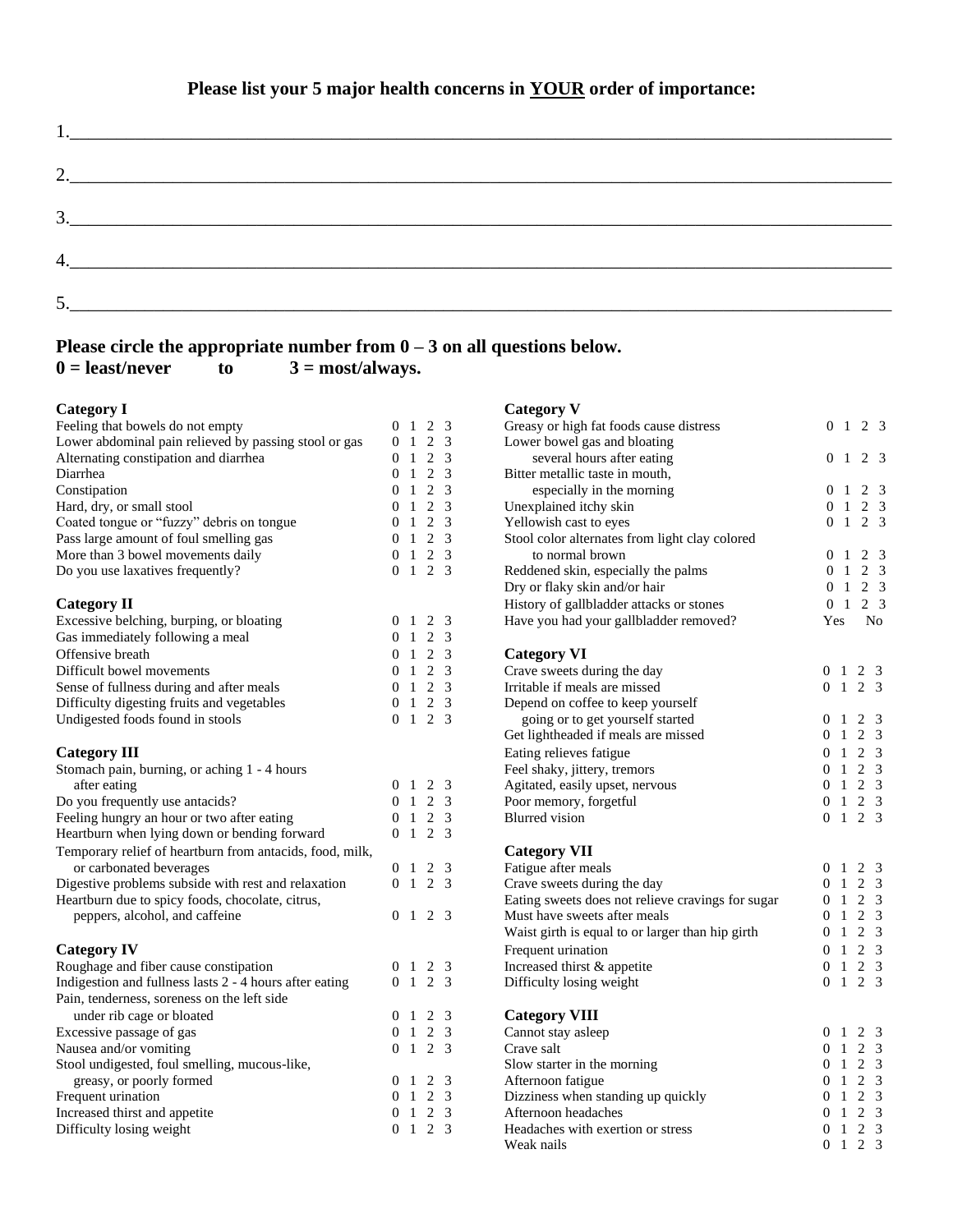| <b>Category IX</b>                                               |                |                                  |                                        |                         | <b>Category XIV (Males Only)</b>                                                                           |                                     |  |                            |  |
|------------------------------------------------------------------|----------------|----------------------------------|----------------------------------------|-------------------------|------------------------------------------------------------------------------------------------------------|-------------------------------------|--|----------------------------|--|
| Difficulty falling asleep                                        |                |                                  | $0 \t1 \t2 \t3$                        |                         | Urination difficult or dribbling                                                                           | 0 <sub>1</sub>                      |  | 2 <sub>3</sub>             |  |
| Perspire easily                                                  | $\overline{0}$ | -1                               | $\overline{c}$                         | 3                       | Urination frequent                                                                                         | 0<br>-1                             |  | 2 <sub>3</sub>             |  |
| Under high amounts of stress<br>Weight gain when under stress    | $\overline{0}$ | 0 <sub>1</sub><br>$\overline{1}$ | 2 <sub>3</sub><br>2 <sub>3</sub>       |                         | Pain on the inside of legs or heels<br>Feeling of incomplete bowel evacuation                              | 0 <sub>1</sub><br>$\mathbf{1}$<br>0 |  | $2 \quad 3$<br>$2 \quad 3$ |  |
| Wake up tired even after 6 or more hours of sleep                |                |                                  | $0 \t1 \t2 \t3$                        |                         | Leg nervousness at night. Restless legs.                                                                   | $0 \t1 \t2 \t3$                     |  |                            |  |
| Excessive perspiration or perspiration with little               |                |                                  |                                        |                         |                                                                                                            |                                     |  |                            |  |
| or no activity                                                   |                |                                  | $0 \t1 \t2 \t3$                        |                         | <b>Category XV (Males Only)</b>                                                                            |                                     |  |                            |  |
|                                                                  |                |                                  |                                        |                         | Decrease in libido                                                                                         | 0 <sub>1</sub>                      |  | 2 <sub>3</sub>             |  |
| <b>Category X</b>                                                |                |                                  |                                        |                         | Decrease in spontaneous morning erections                                                                  | 0 <sub>1</sub>                      |  | 2 <sub>3</sub>             |  |
| Tired, sluggish                                                  |                |                                  | $0 \t1 \t2 \t3$                        |                         | Decrease in fullness of erections                                                                          | 0<br>-1                             |  | 2 <sub>3</sub>             |  |
| Feel cold – hands, feet, all over                                |                | 0 <sub>1</sub>                   | $\overline{2}$                         | 3                       | Difficulty in maintaining morning erections                                                                | 0<br>-1                             |  | 2 3                        |  |
| Require excessive amounts of sleep to function properly          |                | 0 <sub>1</sub>                   | 2                                      | $\overline{\mathbf{3}}$ | Spells of mental fatigue                                                                                   | 0<br>-1                             |  | 2 <sub>3</sub>             |  |
| Increase in weight gain even with a low-calorie diet             |                | 0 <sub>1</sub>                   | 2 <sub>3</sub>                         |                         | Inability to concentrate                                                                                   | 0<br>-1                             |  | 2 <sub>3</sub>             |  |
| Gain weight easily<br>Difficult, infrequent bowel movements      |                | 0 <sub>1</sub><br>0 <sub>1</sub> | 2 <sub>3</sub><br>2 <sub>3</sub>       |                         | Episodes of depression<br>Muscle soreness                                                                  | 0<br>$\,$ 1 $\,$<br>0 <sub>1</sub>  |  | 2 3<br>2 3                 |  |
| Depression, lack of motivation                                   |                |                                  | $0 \t1 \t2 \t3$                        |                         | Decrease in physical stamina                                                                               | 0<br>$\,$ 1 $\,$                    |  | 2 <sub>3</sub>             |  |
| Morning headaches that wear off as the day progresses            |                |                                  | $0 \t1 \t2 \t3$                        |                         | Unexplained weight gain                                                                                    | 0<br>-1                             |  | 2 <sub>3</sub>             |  |
| Outer third of the eyebrows are thinned out                      |                |                                  | $0 \t1 \t2 \t3$                        |                         | Increase in fat distribution around chest and hips                                                         | 0 <sub>1</sub>                      |  | $2 \quad 3$                |  |
| Thinning of hair on scalp, face, or genitals or                  |                |                                  |                                        |                         | Sweating attacks                                                                                           | 0 <sub>1</sub>                      |  | 2 <sub>3</sub>             |  |
| hair excessively falling out                                     |                |                                  | $0 \t1 \t2 \t3$                        |                         | More emotional than in the past                                                                            | 0 <sub>1</sub>                      |  | 2 3                        |  |
| Dryness of skin and/or scalp                                     | $\Omega$       | 1                                | 2 <sub>3</sub>                         |                         |                                                                                                            |                                     |  |                            |  |
| Mental sluggishness                                              |                |                                  | $0 \t1 \t2 \t3$                        |                         | <b>Category XVI</b> (Menstruating Females Only)                                                            |                                     |  |                            |  |
|                                                                  |                |                                  |                                        |                         | Are you menopausal?                                                                                        | Yes                                 |  | No                         |  |
| <b>Category XI</b>                                               |                |                                  |                                        |                         | Alternating menstrual cycle lengths                                                                        | Yes                                 |  | No                         |  |
| Heart palpitations                                               |                | 0 <sub>1</sub>                   | $\sqrt{2}$                             | 3                       | Extended menstrual cycle, greater than 32 days                                                             | Yes                                 |  | N <sub>o</sub>             |  |
| Inward trembling                                                 |                | 0 <sub>1</sub>                   | 2 <sub>3</sub>                         |                         | Shortened menses, less than every 24 days                                                                  | Yes                                 |  | No                         |  |
| Increased pulse rate even at rest                                |                | 0 <sub>1</sub>                   | 2                                      | -3                      | Pain and cramping during period                                                                            | 0 <sub>1</sub>                      |  | 2 3<br>2 <sub>3</sub>      |  |
| Nervous and emotional<br>Insomnia                                |                | 0 <sub>1</sub>                   | $\overline{c}$<br>$0 \t1 \t2 \t3$      | 3                       | Scanty blood flow<br>Heavy blood flow                                                                      | 0 <sub>1</sub><br>0<br>-1           |  | 2 <sub>3</sub>             |  |
| Night sweats                                                     |                | 0 <sub>1</sub>                   | $2 \quad 3$                            |                         | Breast pain and swelling during menses                                                                     | -1<br>0                             |  | 2 3                        |  |
| Difficulty gaining weight                                        |                |                                  | $0 \t1 \t2 \t3$                        |                         | Pelvic pain during menses                                                                                  | 0 <sub>1</sub>                      |  | 2 <sub>3</sub>             |  |
|                                                                  |                |                                  |                                        |                         | Irritable and depressed during menses                                                                      | $\overline{0}$<br>-1                |  | 2 <sub>3</sub>             |  |
| <b>Category XII</b>                                              |                |                                  |                                        |                         | Acne break outs                                                                                            | $\,$ 1 $\,$<br>0                    |  | 2 <sub>3</sub>             |  |
| Diminished sex drive                                             |                |                                  | $0 \t1 \t2 \t3$                        |                         | Facial hair growth                                                                                         | 0 <sub>1</sub>                      |  | 2 <sub>3</sub>             |  |
| Menstrual disorders or lack of menstruation                      |                |                                  | $0 \t1 \t2 \t3$                        |                         | Hair loss/thinning                                                                                         | $0 \t1 \t2 \t3$                     |  |                            |  |
| Increased ability to eat sugars without symptoms                 |                |                                  | $0 \t1 \t2 \t3$                        |                         |                                                                                                            |                                     |  |                            |  |
|                                                                  |                |                                  |                                        |                         | <b>Category XVII (Menopausal Females Only)</b>                                                             |                                     |  |                            |  |
| <b>Category XIII</b>                                             |                |                                  |                                        |                         | For how many years have you been menopausal?                                                               |                                     |  |                            |  |
| Increased sex drive                                              |                |                                  | $0 \t1 \t2 \t3$                        |                         | Do you ever have uterine bleeding since menopause?                                                         | Yes                                 |  | No                         |  |
| Tolerance to sugars reduced                                      |                | 0 <sub>1</sub>                   | 2 <sub>3</sub>                         |                         | Hot flashes                                                                                                | 0 <sub>1</sub>                      |  | 2 3                        |  |
| "Splitting" type headaches                                       |                |                                  | $0 \quad 1 \quad 2$<br>$0 \t1 \t2 \t3$ | 3                       | Mental fogginess                                                                                           | $0 \t1 \t2 \t3$                     |  |                            |  |
| Secretion from breast in males or females (not nursing)          |                |                                  |                                        |                         | Disinterest in sex<br>Mood swings                                                                          | $0 \t1 \t2 \t3$<br>0 1 2 3          |  |                            |  |
|                                                                  |                |                                  |                                        |                         | Depression                                                                                                 | 0 1 2 3                             |  |                            |  |
|                                                                  |                |                                  |                                        |                         | Painful intercourse                                                                                        | $0 \t1 \t2 \t3$                     |  |                            |  |
|                                                                  |                |                                  |                                        |                         | Shrinking in size of breasts                                                                               | $0 \t1 \t2 \t3$                     |  |                            |  |
|                                                                  |                |                                  |                                        |                         | Facial hair growth                                                                                         | $0 \t1 \t2 \t3$                     |  |                            |  |
|                                                                  |                |                                  |                                        |                         | Acne                                                                                                       | $0 \t1 \t2 \t3$                     |  |                            |  |
|                                                                  |                |                                  |                                        |                         | Increased vaginal pain, dryness, or itching                                                                | $0 \t1 \t2 \t3$                     |  |                            |  |
| How many alcoholic beverages do you consume per week? __________ |                |                                  |                                        |                         | How many caffeinated beverages do you consume per day?                                                     |                                     |  |                            |  |
| How many times do you eat out per week? _________                |                |                                  |                                        |                         | How many times a week do you eat raw nuts or seeds?                                                        |                                     |  |                            |  |
|                                                                  |                |                                  |                                        |                         |                                                                                                            |                                     |  |                            |  |
|                                                                  |                |                                  |                                        |                         |                                                                                                            |                                     |  |                            |  |
|                                                                  |                |                                  |                                        |                         | Rate your stress level on a scale of $0 - 10$ during the average week (0 is no stress, 10 is unmanageable) |                                     |  |                            |  |
|                                                                  |                |                                  |                                        |                         |                                                                                                            |                                     |  |                            |  |
|                                                                  |                |                                  |                                        |                         |                                                                                                            |                                     |  |                            |  |